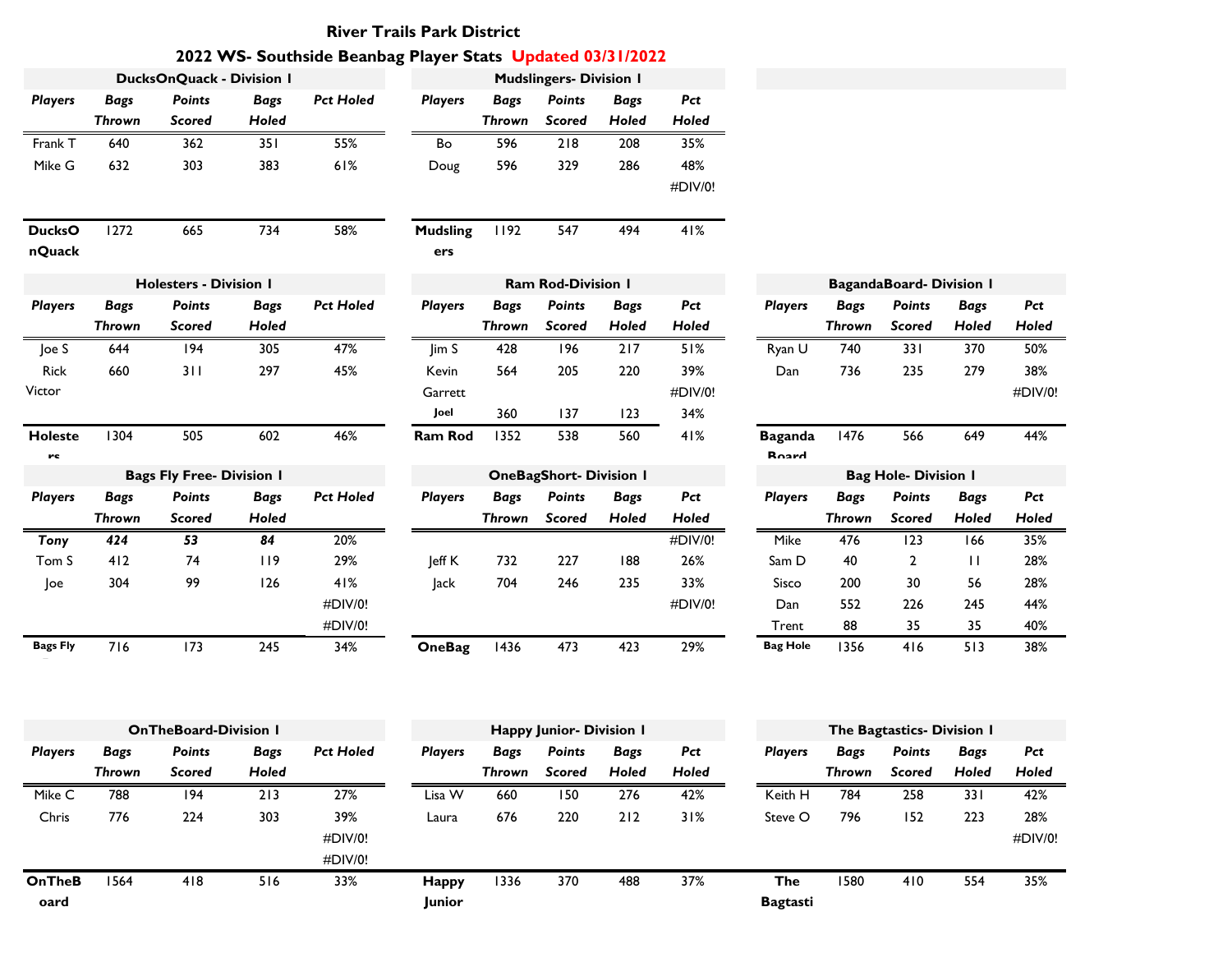|                |        | <b>DP Bags- Division 2</b> |             |                  |
|----------------|--------|----------------------------|-------------|------------------|
| <b>Players</b> | Bags   | <b>Points</b>              | <b>Bags</b> | <b>Pct Holed</b> |
|                | Thrown | Scored                     | Holed       |                  |
| Ben H          | 796    | 295                        | 304         | 38%              |
| leff           | 724    | 188                        | 162         | 22%              |
| Charlie        | 60     | П                          | 9           | 15%              |
| Andy           | 128    | 7                          | 22          |                  |
|                |        |                            |             |                  |
| <b>DP</b> Bags | 1708   | 501                        | 497         | 29%              |
|                |        |                            |             |                  |

|                |             | <b>DP Bags- Division 2</b> |       | <b>Bags Loaded- Division 2</b> |                |        |               |             | <b>Pine Box- Division 2</b> |                |        |               |              |      |
|----------------|-------------|----------------------------|-------|--------------------------------|----------------|--------|---------------|-------------|-----------------------------|----------------|--------|---------------|--------------|------|
| <b>Players</b> | <b>Bags</b> | <b>Points</b>              | Bags  | <b>Pct Holed</b>               | <b>Players</b> | Bags   | <b>Points</b> | <b>Bags</b> | Pct                         | <b>Players</b> | Bags   | <b>Points</b> | <b>Bags</b>  | Pct  |
|                | Thrown      | <b>Scored</b>              | Holed |                                |                | Thrown | <b>Scored</b> | Holed       | Holed                       |                | Thrown | <b>Scored</b> | <b>Holed</b> | Hole |
| Ben H          | 796         | 295                        | 304   | 38%                            | Larry L        | 734    | 187           | 240         | 33%                         | Tom N          | 548    | 194           | 148          | 27%  |
| leff           | 724         | 188                        | 162   | 22%                            | lim B          | 780    | 379           | 308         | 39%                         | <b>Jeff</b>    | 532    | 119           | 109          | 20%  |
| Charlie        | 60          | П                          | 9     | l 5%                           | John           | 88     | 34            | 20          | 23%                         | George         | 332    | 31            | 53           | 16%  |
| Andy           | 128         |                            | 22    |                                |                |        |               |             |                             | Mike           | 96     | 21            | 21           |      |
| DP Bags        | 1708        | 501                        | 497   | 29%                            | <b>Bags</b>    | 1602   | 600           | 568         | 35%                         | <b>Pine</b>    | 508    | 365           | 331          | 22%  |
|                |             |                            |       |                                | Loaded         |        |               |             |                             | <b>Box</b>     |        |               |              |      |

|                  |        | <b>Pine Box- Division 2</b> |       |       |
|------------------|--------|-----------------------------|-------|-------|
| <b>Players</b>   | Bags   | <b>Points</b>               | Bags  | Pct   |
|                  | Thrown | Scored                      | Holed | Holed |
| Tom <sub>N</sub> | 548    | 194                         | 148   | 27%   |
| leff             | 532    | 119                         | 109   | 20%   |
| George           | 332    | 31                          | 53    | 16%   |
| Mike             | 96     | 21                          | 21    |       |
|                  |        |                             |       |       |
| Pine             | 1508   | 365                         | 33 I  | 22%   |
| Box              |        |                             |       |       |

|                |        | <b>Sharpshooters- Division 2</b> |             |                  |                |        | <b>Hardcore Corn- Division 2</b> |       |         |                |             | <b>MAD Baggers- Division 2</b> |             |         |
|----------------|--------|----------------------------------|-------------|------------------|----------------|--------|----------------------------------|-------|---------|----------------|-------------|--------------------------------|-------------|---------|
| <b>Players</b> | Bags   | <b>Points</b>                    | <b>Bags</b> | <b>Pct Holed</b> | <b>Players</b> | Bags   | <b>Points</b>                    | Bags  | Pct     | <b>Players</b> | <b>Bags</b> | <b>Points</b>                  | <b>Bags</b> | Pct     |
|                | Thrown | <b>Scored</b>                    | Holed       |                  |                | Thrown | <b>Scored</b>                    | Holed | Holed   |                | Thrown      | Scored                         | Holed       | Holed   |
| loe S          | 596    | 77                               | 81          | 14%              | Pete           | 728    | 248                              | 237   | 33%     | Mike R         | 736         | 137                            | 144         | 20%     |
| Dan            | 320    | 103                              | 98          | 31%              | Neil           | 704    | 236                              | 242   | 34%     | Dino           | 756         | 253                            | 223         | 29%     |
| Jim            | 448    | 146                              | 160         | 36%              | Mark           | 352    | 106                              | 92    | 26%     |                |             |                                |             | #DIV/0! |
| Kiki           | 196    | 6 I                              | 61          | 31%              |                |        |                                  |       | #DIV/0! |                |             |                                |             |         |
| <b>Sharpsh</b> | 1560   | 387                              | 400         | 26%              | <b>Hardcor</b> | 1784   | 590                              | 571   | 32%     | <b>MAD</b>     | 1492        | 390                            | 367         | 25%     |
| ooters         |        |                                  |             |                  | e Corn         |        |                                  |       |         | <b>Baggers</b> |             |                                |             |         |

|                |        | <b>Fagetaboutit- Division 2</b> |       | Mr. Happy- Division 2 |                |        |               | <b>Bombers- Division 2</b> |             |  |                |        |               |             |       |
|----------------|--------|---------------------------------|-------|-----------------------|----------------|--------|---------------|----------------------------|-------------|--|----------------|--------|---------------|-------------|-------|
| <b>Players</b> | Bags   | <b>Points</b>                   | Bags  | <b>Pct Holed</b>      | <b>Players</b> | Bags   | <b>Points</b> | <b>Bags</b>                | Pct         |  | <b>Players</b> | Bags   | <b>Points</b> | <b>Bags</b> | Pct   |
|                | Thrown | <b>Scored</b>                   | Holed |                       |                | Thrown | Scored        | Holed                      | Holed       |  |                | Thrown | Scored        | Holed       | Hole  |
| John D         | 902    | 224                             | 263   | 29%                   | Ted W          | 856    | 311           | 264                        | 31%         |  | Jim,           | 780    | 348           | 262         | 34%   |
| <b>James</b>   | 896    | 373                             | 291   | 32%                   | Barb           | 844    | 337           | 301                        | 36%         |  | Matt           | 790    | 400           | 347         | 44%   |
|                |        |                                 |       | #DIV/0!               |                |        |               |                            | $\#$ DIV/0! |  |                |        |               |             | #DIV/ |
|                |        |                                 |       | #DIV/0!               |                |        |               |                            | $\#$ DIV/0! |  |                |        |               |             | #DIV/ |

|             |      |     |     | $\pi$ Divide |  |
|-------------|------|-----|-----|--------------|--|
| <b>Pine</b> | 1798 | 597 | 554 | 31%          |  |
| <b>Box</b>  |      |     |     |              |  |

| P.S.H.O.I- Division 2 |        |               |             |                  | <b>D-Bags-</b> Division 2 |        |               |              |       | <b>Gas Bags- Division 2</b> |             |               |             |      |
|-----------------------|--------|---------------|-------------|------------------|---------------------------|--------|---------------|--------------|-------|-----------------------------|-------------|---------------|-------------|------|
| <b>Players</b>        | Bags   | <b>Points</b> | <b>Bags</b> | <b>Pct Holed</b> | <b>Players</b>            | Bags   | <b>Points</b> | Bags         | Pct   | <b>Players</b>              | <b>Bags</b> | <b>Points</b> | <b>Bags</b> | Pct  |
|                       | Thrown | <b>Scored</b> | Holed       |                  |                           | Thrown | <b>Scored</b> | <b>Holed</b> | Holed |                             | Thrown      | <b>Scored</b> | Holed       | Hole |
| Dan L                 | 288    | 79            | 6 I         | 21%              | lerry B                   | 708    | 289           | 204          | 29%   | Ed D                        | 900         | 287           | 287         | 32%  |
| <b>John</b>           | 636    | 236           | 212         | 33%              | <b>Rick</b>               | 428    | 74            | 84           | 20%   | Charlie                     | 896         | 260           | 244         | 27%  |
| Mikey                 | 722    | 248           | 189         | 26%              | Mike                      | 528    | 90            | 106          | 14%   | George                      | 72          | O             | 13          | 18%  |
|                       |        |               |             |                  |                           |        |               |              |       | Anthony                     |             |               |             |      |
| <b>P.S.H.O.</b>       | 1646   | 563           | 462         | 28%              | <b>Higgins</b>            | 1664   | 453           | 394          | 24%   | Gas                         | 1868        | 553           | 544         | 29%  |
|                       |        |               |             |                  | <b>Boyz</b>               |        |               |              |       | <b>Bags</b>                 |             |               |             |      |

| າ 2 |                  |                |        | <b>Hardcore Corn- Division 2</b> |       |         |                |
|-----|------------------|----------------|--------|----------------------------------|-------|---------|----------------|
| ZS. | <b>Pct Holed</b> | <b>Players</b> | Bags   | <b>Points</b>                    | Bags  | Pct     | <b>Players</b> |
| ed  |                  |                | Thrown | <b>Scored</b>                    | Holed | Holed   |                |
|     | 14%              | Pete I         | 728    | 248                              | 237   | 33%     | Mike R         |
|     | 31%              | Neil           | 704    | 236                              | 242   | 34%     | Dino           |
| ٥   | 36%              | Mark           | 352    | 106                              | 92    | 26%     |                |
|     | 31%              |                |        |                                  |       | #DIV/0! |                |
| ٥   | 26%              | <b>Hardcor</b> | 1784   | 590                              | 571   | 32%     | <b>MAD</b>     |
|     |                  | e Corn         |        |                                  |       |         | <b>Bagger</b>  |

|           |                |             | Mr. Happy- Division 2 |       |             |                |        | <b>Bombers- Division 2</b> |             |              |
|-----------|----------------|-------------|-----------------------|-------|-------------|----------------|--------|----------------------------|-------------|--------------|
| Pct Holed | <b>Players</b> | <b>Bags</b> | <b>Points</b>         | Bags  | Pct         | <b>Players</b> | Bags   | <b>Points</b>              | <b>Bags</b> | Pct          |
|           |                | Thrown      | <b>Scored</b>         | Holed | Holed       |                | Thrown | <b>Scored</b>              | Holed       | <b>Holed</b> |
| 29%       | Ted W          | 856         | 3 I I                 | 264   | 31%         | $\lim$         | 780    | 348                        | 262         | 34%          |
| 32%       | Barb           | 844         | 337                   | 301   | 36%         | Matt           | 790    | 400                        | 347         | 44%          |
| #DIV/0!   |                |             |                       |       | $\#$ DIV/0! |                |        |                            |             | #DIV/0!      |

|                |      |     |     | #DIV/0! |               |      |     |
|----------------|------|-----|-----|---------|---------------|------|-----|
| Sons of        | 1700 | 648 | 565 | 33%     | <b>Bomber</b> | 1570 | 748 |
| <b>Pitches</b> |      |     |     |         |               |      |     |

| P.S.H.O.I- Division 2 |             |                  |                |             |               |              |              |             |
|-----------------------|-------------|------------------|----------------|-------------|---------------|--------------|--------------|-------------|
| <b>Points</b>         | <b>Bags</b> | <b>Pct Holed</b> | <b>Players</b> | <b>Bags</b> | <b>Points</b> | <b>Bags</b>  | Pct          | Player      |
| <b>Scored</b>         | Holed       |                  |                | Thrown      | <b>Scored</b> | <b>Holed</b> | <b>Holed</b> |             |
| 79                    | 61          | 21%              | Jerry B        | 708         | 289           | 204          | 29%          | Ed D        |
| 236                   | 212         | 33%              | <b>Rick</b>    | 428         | 74            | 84           | 20%          | Charlie     |
| 248                   | 189         | 26%              | Mike           | 528         | 90            | 106          | 14%          | George      |
|                       |             |                  |                |             |               |              |              | Anthony     |
| 563                   | 462         | 28%              | <b>Higgins</b> | 1664        | 453           | 394          | 24%          | Gas         |
|                       |             |                  | <b>Boyz</b>    |             |               |              |              | <b>Bags</b> |

| <b>MAD Baggers- Division 2</b> |        |               |             |             |  |  |  |  |  |  |  |  |
|--------------------------------|--------|---------------|-------------|-------------|--|--|--|--|--|--|--|--|
| <b>Players</b>                 | Bags   | <b>Points</b> | <b>Bags</b> | Pct         |  |  |  |  |  |  |  |  |
|                                | Thrown | Scored        | Holed       | Holed       |  |  |  |  |  |  |  |  |
| Mike R                         | 736    | 137           | 144         | 20%         |  |  |  |  |  |  |  |  |
| Dino                           | 756    | 253           | 223         | 29%         |  |  |  |  |  |  |  |  |
|                                |        |               |             | $\#$ DIV/0! |  |  |  |  |  |  |  |  |
|                                |        |               |             |             |  |  |  |  |  |  |  |  |
| MAD                            | 1492   | 390           | 367         | 25%         |  |  |  |  |  |  |  |  |
| <b>Baggers</b>                 |        |               |             |             |  |  |  |  |  |  |  |  |

|          |                |             | Mr. Happy- Division 2 |             |              | <b>Bombers- Division 2</b> |             |               |              |             |  |  |
|----------|----------------|-------------|-----------------------|-------------|--------------|----------------------------|-------------|---------------|--------------|-------------|--|--|
| ct Holed | <b>Players</b> | <b>Bags</b> | <b>Points</b>         | <b>Bags</b> | Pct          | <b>Players</b>             | <b>Bags</b> | <b>Points</b> | <b>Bags</b>  | <b>Pct</b>  |  |  |
|          |                | Thrown      | <b>Scored</b>         | Holed       | <b>Holed</b> |                            | Thrown      | Scored        | <b>Holed</b> | Holed       |  |  |
| 29%      | Ted W          | 856         | 3 I I                 | 264         | 31%          | Jim J                      | 780         | 348           | 262          | 34%         |  |  |
| 32%      | Barb           | 844         | 337                   | 30 I        | 36%          | Matt                       | 790         | 400           | 347          | 44%         |  |  |
| #DIV/0!  |                |             |                       |             | $\#$ DIV/0!  |                            |             |               |              | $\#$ DIV/0! |  |  |
| #DIV/0!  |                |             |                       |             | $\#$ DIV/0!  |                            |             |               |              | #DIV/0!     |  |  |
| 31%      | Sons of        | 1700        | 648                   | 565         | 33%          | <b>Bomber</b>              | 1570        | 748           | 609          | 39%         |  |  |

| n 2                  |                     |                    | <b>Gas Bags- Division 2</b> |                                |               |              |  |  |  |  |  |  |
|----------------------|---------------------|--------------------|-----------------------------|--------------------------------|---------------|--------------|--|--|--|--|--|--|
| <b>Bags</b><br>Holed | <b>Pct</b><br>Holed | <b>Players</b>     | Bags<br>Thrown              | <b>Points</b><br><b>Scored</b> | Bags<br>Holed | Pct<br>Holed |  |  |  |  |  |  |
| 204                  | 29%                 | Ed D               | 900                         | 287                            | 287           | 32%          |  |  |  |  |  |  |
| 84                   | 20%                 | Charlie            | 896                         | 260                            | 244           | 27%          |  |  |  |  |  |  |
| 106                  | 14%                 | George<br>Anthony  | 72                          | 6                              | 13            | 18%          |  |  |  |  |  |  |
| 394                  | 24%                 | Gas<br><b>Bags</b> | 1868                        | 553                            | 544           | 29%          |  |  |  |  |  |  |